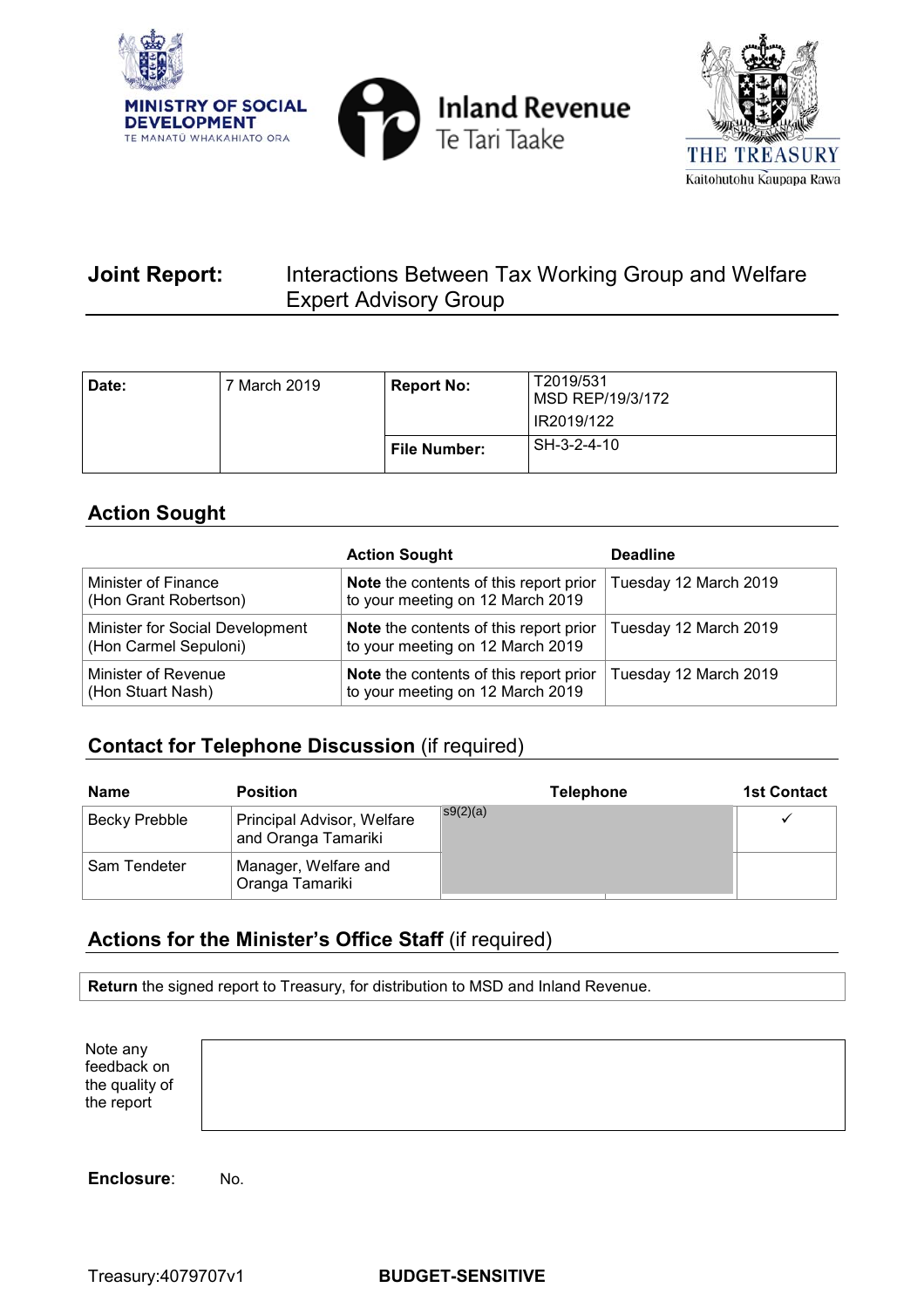# **Joint Report:** Interactions Between Tax Working Group and Welfare Expert Advisory Group

## Executive Summary

 The Ministers of Finance, Social Development, and Revenue are meeting on 12 March to discuss potential interactions between the Welfare Expert Advisory Group (WEAG) report (delivered on 25 February, under limited circulation) and the Tax Working Group (TWG) report (publicly released on 21 February).

 One outcome you may wish to seek from this meeting is that Ministers get a shared understanding of the possible overlaps between the two reports, which would inform upcoming decisions on the Government response to each. There may also be overlaps with potential Budget 2019 income support initiatives within Vote Social Development.

To support that outcome, this report sets out:

- • Our overall view that the two reports have relatively limited areas where they overlap and are not inconsistent where they do.
- the TWG's recommendations would increase the post-tax incomes of all individuals earning over \$14,000 per year whereas many of the WEAG's recommendations are more targeted. To the extent that implementing the full suite of recommendations over the short to medium term is not feasible, Ministers may need to consider which approach aligns best with their priorities. • Areas where the reports take different approaches to some shared themes. Specifically
- implementing some recommendations from each report at around the same time, in particular the combined impacts on: • Key interactions that it would be useful to understand if Ministers are considering
	- distributional outcomes
	- child poverty measures
	- effective marginal tax rates and average tax rates for different groups, and
	- replacement rates between benefit incomes and low wage incomes.
- • Some areas where recommendations in one report affect the "other" side of the tax and transfer system. For example, the TWG has suggested a personal tax cut with "flow through" to beneficiary incomes, which in substance would be a benefit increase. We do not consider that any of these interface issues are likely to present significant problems if the specific recommendations were adopted, but they are factors to be aware of and in some cases may require subsequent judgments about desired impacts as they are worked through.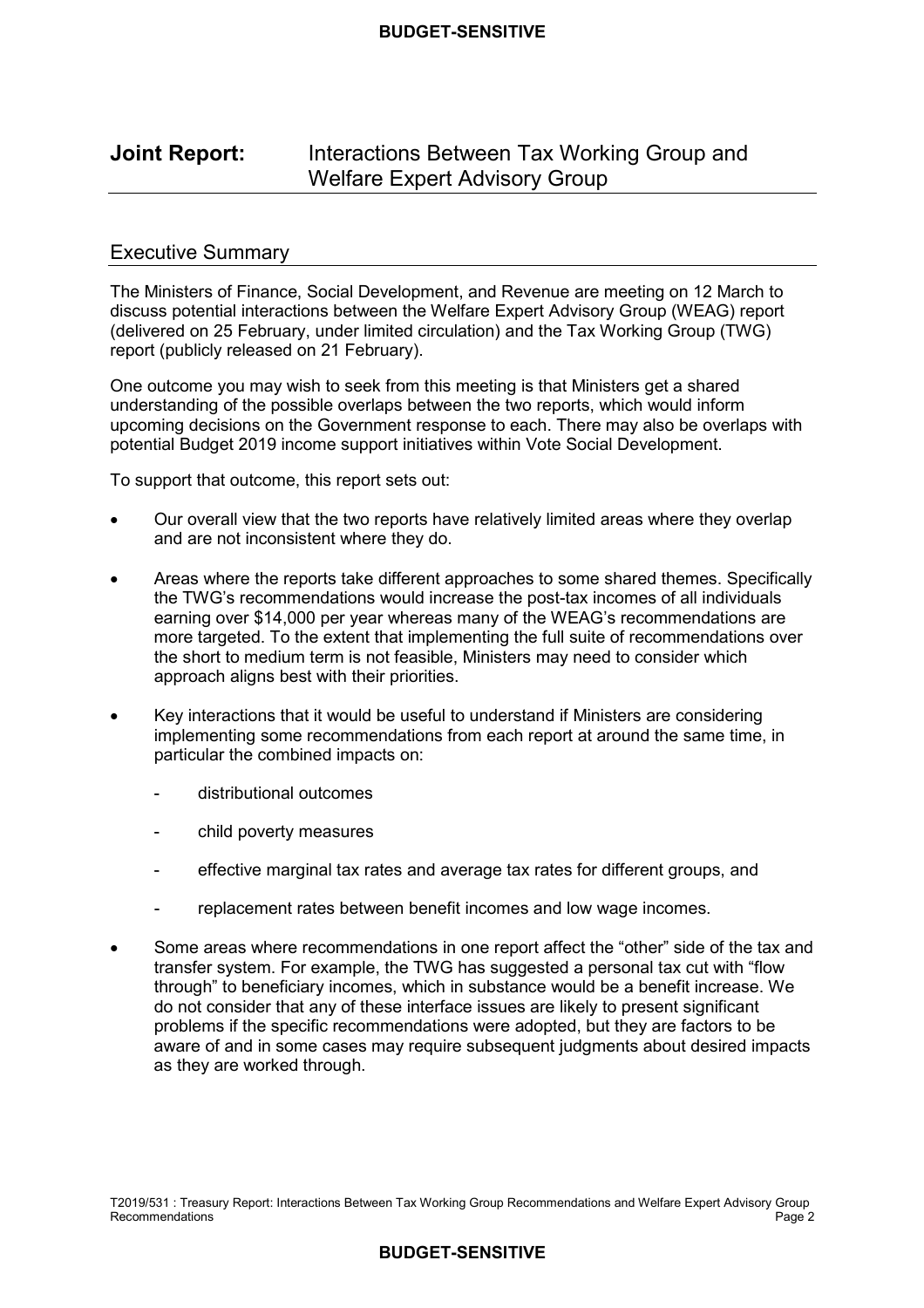## Recommended Action

 We recommend that you **note** the contents of this report prior to your meeting on 12 March 2019.

| s9(2)(k) |  |  |
|----------|--|--|
|          |  |  |
|          |  |  |

 Sam Tendeter  **Manager Welfare and Oranga Tamariki The Treasury** 

Fiona Carter-Giddings **General Manager Employment and Income Support Policy, Ministry of Social Development** 

s9(2)(k)

Mike Nutsford **Policy Manager Policy and Strategy Inland Revenue** 

Hon Grant Robertson **Minister of Finance** 

Hon Carmel Sepuloni Hon Stuart Nash **Minister of Finance Minister of Social Development Minister of Revenue** 

 T2019/531 : Treasury Report: Interactions Between Tax Working Group Recommendations and Welfare Expert Advisory Group Recommendations Page 3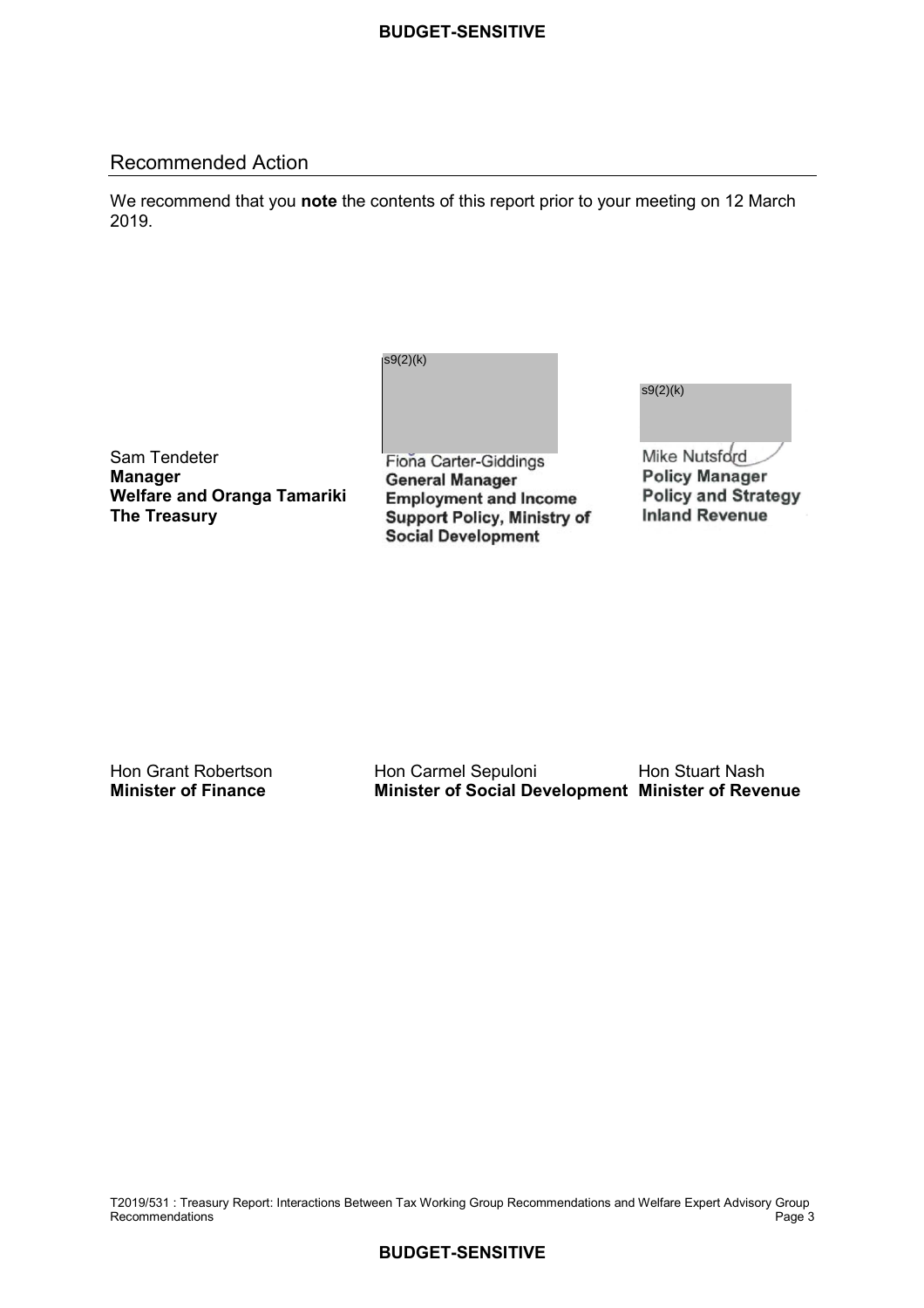# **Joint Report:** Interactions Between Tax Working Group and Welfare Expert Advisory Group

## Purpose of Report

- $1<sup>1</sup>$  to discuss potential interactions between the WEAG report (delivered on 25 February, under limited circulation) and the TWG report (publicly released on 21 February). The public release of the WEAG report is planned for April. The Ministers of Finance, Social Development, and Revenue are meeting on 12 March
- $\mathcal{P}$  response is planned by July 2019. The Government response to the TWG is planned for April 2019 and the WEAG
- 3. One outcome you may wish to seek from this meeting is that Ministers get a shared understanding of the possible overlaps between the two reports, which would inform upcoming decisions on the Government response to each. There may also be overlaps with potential Budget 2019 income support initiatives within Vote Social Development.<sup>1</sup>
- $\overline{4}$ . This report sets out:
	- overlap and are not inconsistent when they do. • Our overall view that the two reports have relatively limited areas where they
	- potentially requiring Ministers to decide which approach to prioritise. • Areas where the reports take different approaches to some shared themes,
	- implementing some recommendations from each report at around the same time, in particular the combined impacts on: • Key interactions that it would be useful to understand if Ministers are considering
		- distributional outcomes
		- child poverty measures
		- effective marginal tax rates and average tax rates for different groups, and
		- replacement rates between benefit incomes and low wage incomes.
	- • Some areas where recommendations in one report affect the "other" side of the tax and transfer system.

## Analysis

 *There is limited overlap between the two reports and their messaging is not inconsistent* 

5. The reports of the TWG and the WEAG both address aspects of the overall tax and transfer system, but with different objectives:

 Social Development have indicated that they wish to submit a late Budget bid for the indexation of main benefit rates to In addition to the income support bids that have already been submitted, the Ministers for Child Poverty Reduction and wages  $|$  $s9(2)(f)(iv)$ 1

 T2019/531 : Treasury Report: Interactions Between Tax Working Group Recommendations and Welfare Expert Advisory Group Recommendations Page 4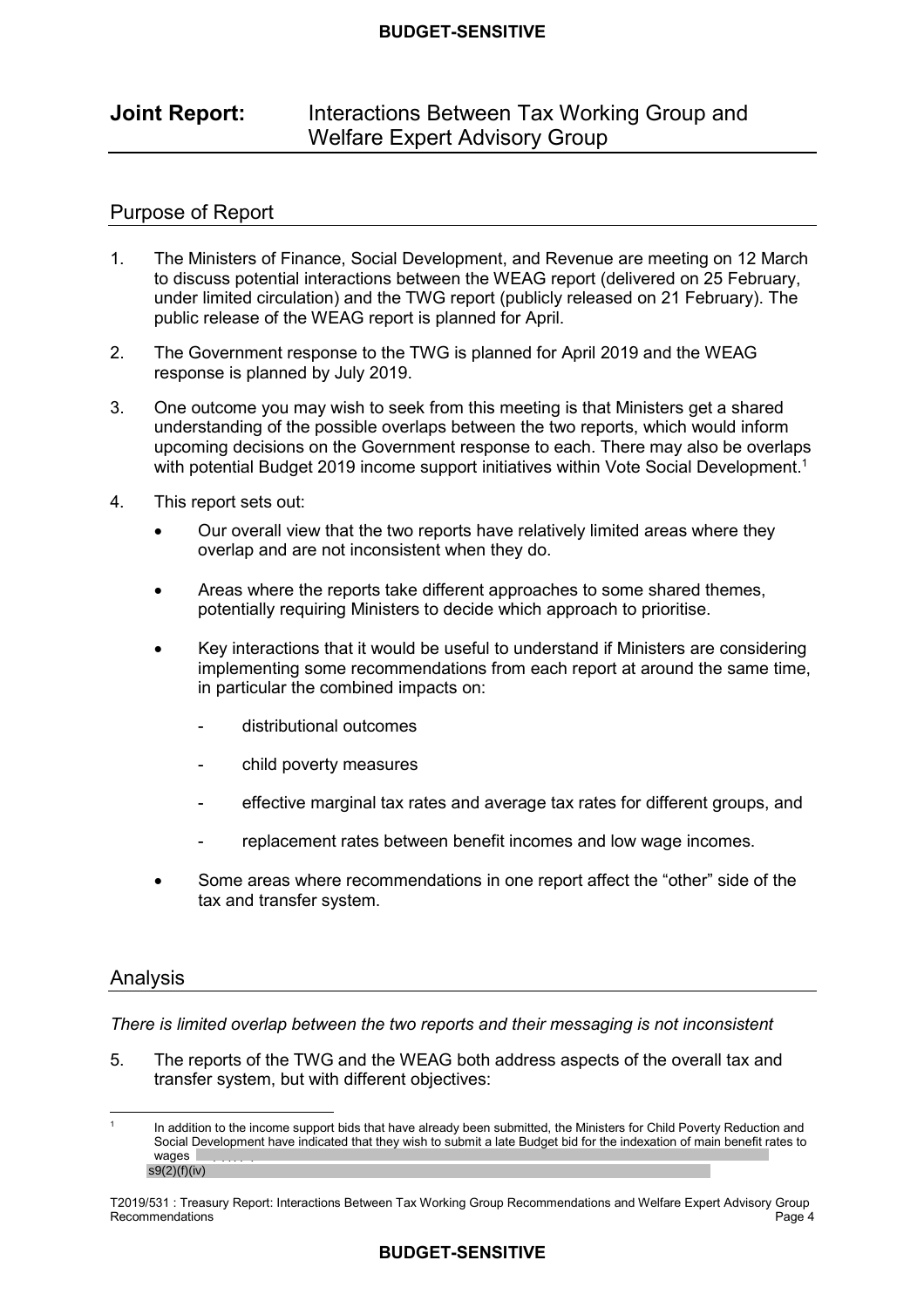- • the TWG primarily considered the structure, fairness, and balance of the tax system, and
- • the WEAG considered the welfare system (including Working for Families tax credits) to ensure people have an adequate income, are treated with and can live in dignity, and are able to participate meaningfully in their communities.
- 6. Consistently with both groups' terms of reference, the TWG made a number of recommendations about the personal tax system and the WEAG made recommendations about the income support system. The terms of reference of the two working groups were distinct, so in general there is limited overlap between the two reports.
- 7. Although the two reports address separate sides of the tax and transfer system, their recommendations are not inconsistent. In particular, the TWG report recommends that if the Government wishes to improve incomes for very low-income households, the best means of doing so is through welfare transfers (as recommended in the WEAG report). Both groups also recommend being aware of the overall impact on tax and transfers from any individual changes to tax rates or abatements.
- $8<sup>1</sup>$  income support system (WEAG) or the personal tax system (TWG). For the purposes of these two reports, Working for Families tax credits have been considered part of the income support system and were included in the WEAG's Terms of Reference. Annex 1 sets out the primary recommendations of each report that address either the
- 9. Both reports are broad and, consistently with their terms of reference, make a number of recommendations beyond the personal tax and income support systems. Where the reports make recommendations in the same general area – for example housing – there is broad consistency of messaging. Annex 2 sets out the key areas (outside the personal tax and income support systems) where the two reports cover similar ground and notes key recommendations.

## *Both sets of recommendations would be fiscally significant if adopted*

 $10<sup>-1</sup>$  within its terms of reference – increasing the bottom personal income threshold, currently set at \$14,000. It then identified a number of illustrative options that could be part of a revenue neutral tax package: <sup>2</sup> The TWG identified a preferred mechanism for delivering personal income tax changes

| <b>Option</b>                            | <b>Fiscal cost</b>         | Tax saving / gain per year                  |
|------------------------------------------|----------------------------|---------------------------------------------|
| Increase the first tax<br>а.             | \$1.2 billion (2022/23)    | Up to \$420                                 |
| threshold to $$20,000$ .                 | \$6.1 billion over 5 years |                                             |
| Increase the first tax<br>b.             | \$1.6 billion (2022/23)    | Up to \$595                                 |
| threshold to \$22,500.                   | \$8.3 billion over 5 years |                                             |
| Increase the first tax<br>C.             | \$1.6 billion (2022/23)    | Up to \$1,120 for those earning             |
| threshold to \$30,000, and               | \$8.3 billion over 5 years | up to \$30,000.                             |
| the second tax rate raised to<br>$21%$ . |                            | Those earning above \$48,000<br>gain \$490. |

 tax free zone would cost \$1.6 billion per annum (2022/23), delivering a tax saving of up to \$525. The Final Report also gives consideration to a tax-free zone, although this is not the Group's preferred option. A \$5,000 2

 T2019/531 : Treasury Report: Interactions Between Tax Working Group Recommendations and Welfare Expert Advisory Group Recommendations Page 5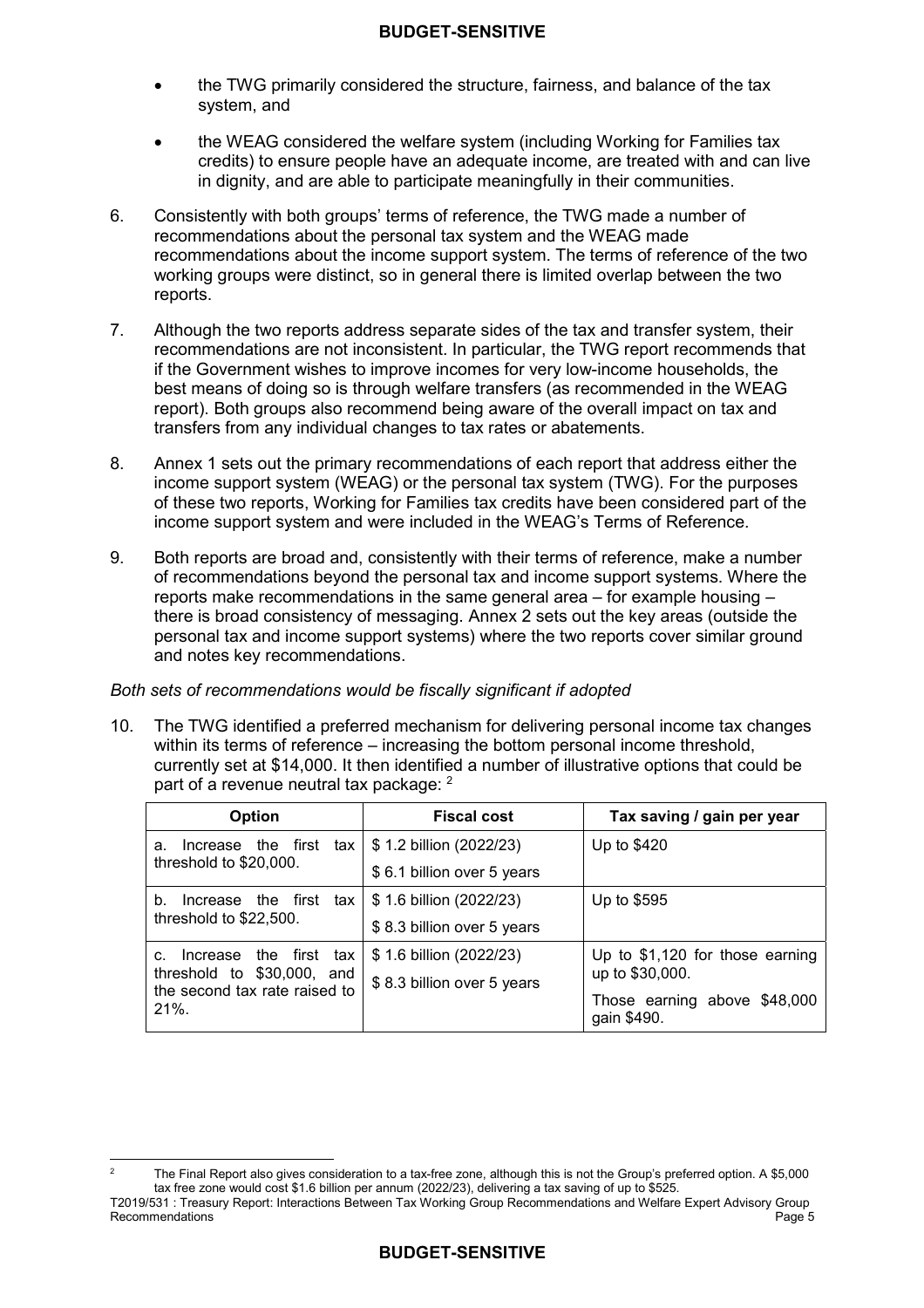$11<sup>1</sup>$ (covering both level and design) at \$5.2 billion per year. $3$ The WEAG has costed its recommended set of changes to the income support system

 *While there is limited specific overlap, the reports have some shared themes and to some extent propose different approaches to addressing them* 

- 12. Both sets of recommendations, either by themselves or in different combinations, would likely affect incentives to work, distributional outcomes, and child poverty measures. Previous advice on potential tax packages has considered some distributional implications of different combinations of tax changes, as did the final TWG report itself.<sup>4</sup> We have not yet provided advice on these implications for different WEAG recommendations, although the WEAG's final report provides some information on these impacts for its recommended package of changes to income support. We have not provided any advice on the impacts of possible combinations of measures across the two reports.
- $13<sub>1</sub>$  for some households, the specific households affected would differ. This difference primarily arises from the different scopes of the two terms of reference. Specifically: 13. While at a high level both sets of recommendations aim to increase post-tax incomes
	- higher post-tax incomes for all individuals earning above \$14,0005. The personal income tax changes recommended by the TWG would result in
	- income households, with gains weighted towards the poorest households and households with children (the WEAG proposed a 50% abatement rate for the Family Tax Credit for households with incomes of \$160,000 and over). • The WEAG recommendations, in contrast, would primarily affect low to middle-
- 14. These approaches are not in principle inconsistent: it is possible to proceed with personal tax cuts at the same time as delivering more targeted assistance to some households. However, due to the significant fiscal costs associated with either set of recommendations, it is unlikely to be possible to proceed with the full suite of recommendations from each working group in the short to medium term.
- 15. In deciding on responses to both reports, Ministers have choices about which approach to prioritise and will need to consider the trade-offs with the fiscal impacts, income distributions, behavioural incentives, implementation timeframes and impact on agencies.

#### *There are recommendations that, if implemented at around the same time, would have combined impacts that it would be useful to understand in advance*

- $16.$  and some from the WEAG at around the same time (and/or some income support initiatives submitted by Minister Sepuloni for Budget 2019), it would be useful to get a better understanding of the combined impacts of those options before making a final decision. 16. If the Government is interested in implementing some recommendations from the TWG
- $17<sub>1</sub>$  extension on taxation of capital income, and a benefit increase, the following modelling would be desirable to ensure that the impacts of the combination are fully understood: 17. For example, if Ministers were considering an increase in the bottom tax threshold, an

 $\overline{3}$  billion per year when implemented. This figure covers proposals outlined in table 2 in the 'Achieving security requires adequate income' chapter of the WEAG's final report only. The WEAG's report notes that the fiscal cost of their recommended income adequacy package is estimated to be \$5.2

 $\overline{A}$  of the Tax Working Group), 22 – 23 November 2018; Fiscal and distributional analysis of tax-free zone and KiwiSaver proposals [T2019/1]; and Analysis of introducing a tax free zone into the personal tax system [T2018/3657]. See the Final Report of the Tax Working Group; Potential revenue negative packages II (position paper for session 23

 T2019/531 : Treasury Report: Interactions Between Tax Working Group Recommendations and Welfare Expert Advisory Group <sup>5</sup> Taxpayers will also be affected by the TWG's proposed changes to capital income taxation and KiwiSaver. Recommendations **Page 6**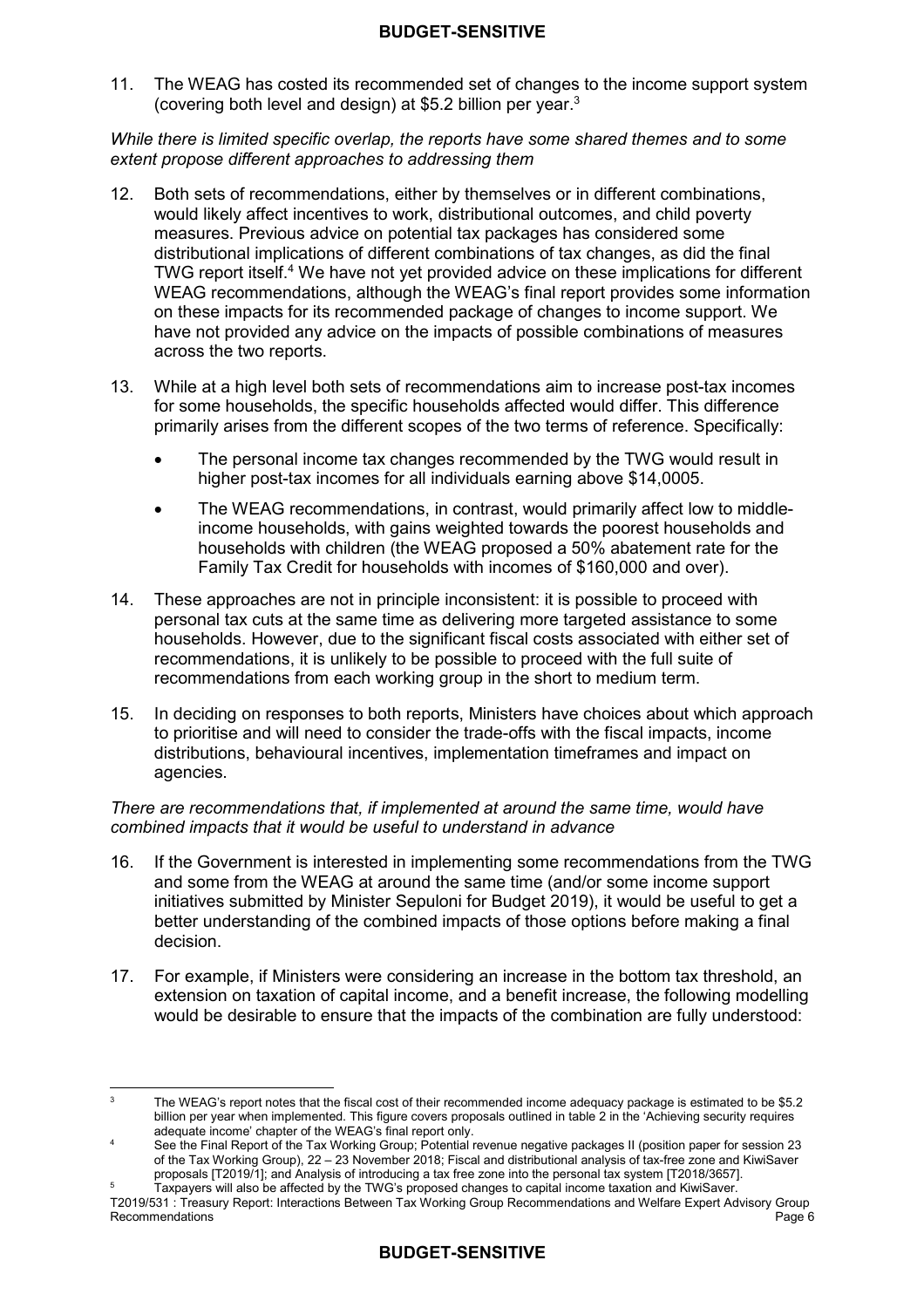- • the distributional impacts of the changes (any plausible combination is likely to result in a more progressive system than any initiative by itself, but it would be useful to understand the extent of the changes)
- • impacts on child poverty measures (these can be difficult to predict in advance due to possible changes to median incomes)
- • impacts on effective marginal tax rates and average tax rates for different groups, and
- replacement rates between benefit incomes and minimum wage incomes.
- 18 model the various impacts that would be relevant to that particular combination of If you are interested in pursuing other options from both the WEAG and TWG we can initiatives.

#### *There are also some specific recommendations that present interface issues*

- 19. While as noted above there are limited overlaps between the two reports' recommendations, some specific recommendations from each report would affect the "other" side of the tax and transfer system. In general we do not consider that these interfaces present serious problems, but they are factors to be aware of and in some cases would require subsequent judgements as they are worked through.
- 20. **Benefit flow-through**: The TWG recommends an increase in the bottom tax threshold in order to reduce the tax paid by lower income households (noting that this change would to an extent flow through to higher income households too). Since welfare benefits are set net of tax, personal income tax cuts do not generally have an automatic impact on benefit payments. $6$  The TWG recommended that any tax reductions be paired with equivalent increases in benefit levels.
- 21. **Change Working for Families abatement to offset tax increase:** The TWG noted that effective marginal tax rates are already high for families receiving Working For Families tax credits, and increasing the second marginal tax rate (a TWG recommendation) would increase them further. Consequently, the TWG suggested that the Government consider a reduction of the abatement rate of Working for Families tax credits to offset the impact of the increase, if it were to be adopted. The WEAG also recommend increases to the Family Tax Credit rate to offset the negative impact of some simplification in the income support system.
- 22. **Impact on rents and Accommodation Supplement:** The TWG notes that their recommendation to extend taxation on capital income may lead to some small upward pressure on rents (and downward pressure on housing prices). The WEAG report notes the housing cost pressures on low income families and recommends further housing support be provided, including increasing the Accommodation Supplement maxima to reflect movement in median rental levels over time. The timing of any impact of tax changes on rents is unknown.
- 23. **Effective marginal tax rates:** The WEAG notes interactions with the personal tax system when it considers the overall impact of changes to rates and abatement settings on the effective marginal tax rates facing people at different income levels. The WEAG preference is to try to smooth abatement rates alongside taxes to prevent high effective marginal tax rates at low and low-middle income levels. The WEAG's proposed Earned Income Tax Credit seeks to use the tax system to lower effective marginal tax rates at low income levels for those working, and suggests making it available to people without children, which would replace the tax system's Independent Earner Tax Credit.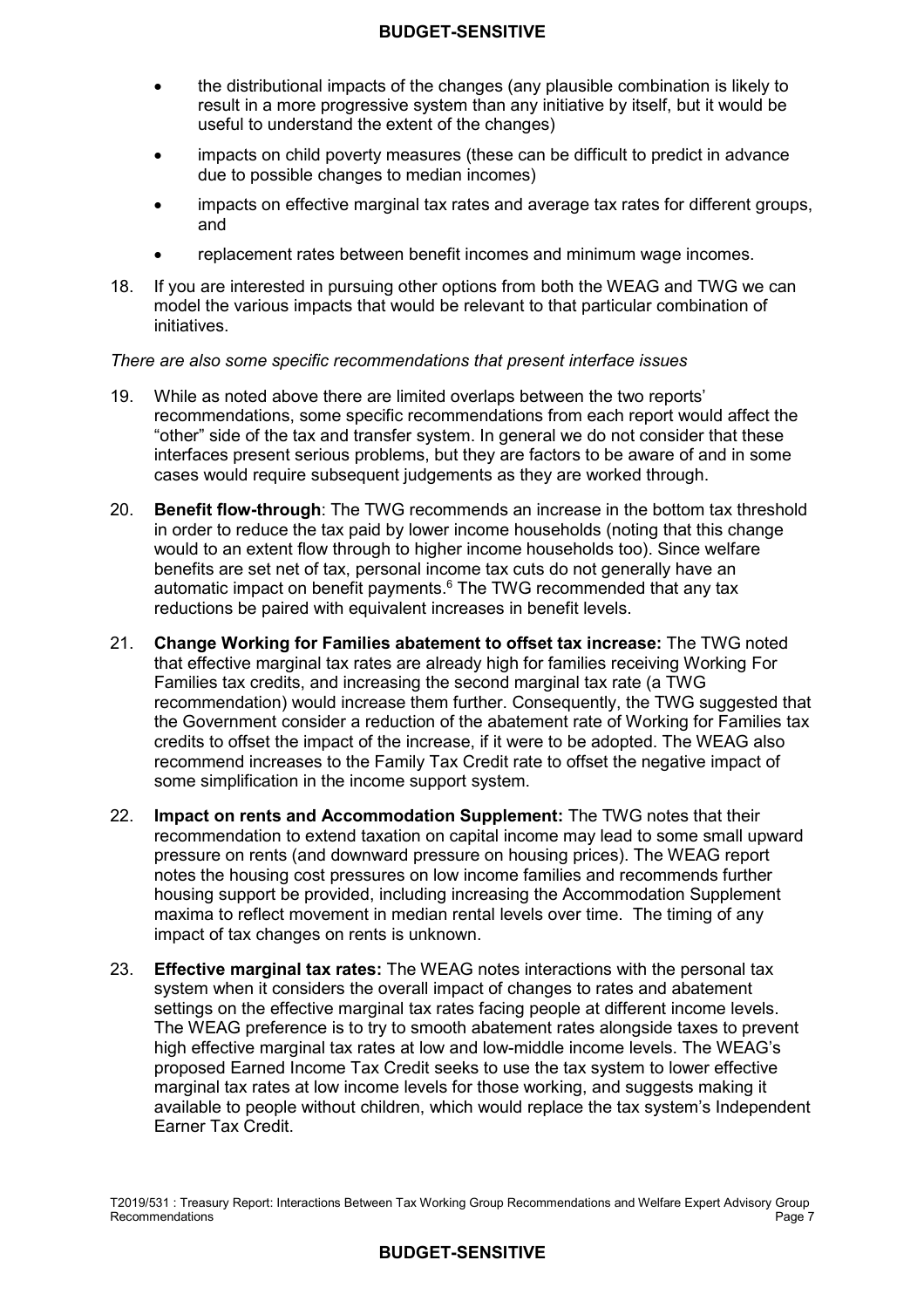## **Annex 1:**

## **Recommendations from TWG and WEAG reports that address the personal income tax and income support systems**

## **TWG recommendations about personal income tax (recs 46-52 in the report)**

- • Consider increases in the bottom threshold of personal tax to increase the progressivity of the personal tax system.
- • Consider combining increases in the bottom threshold with an increase in the second marginal tax rate.
- abatement rate of Working for Families tax credits to offset the impact of the increase. If this higher tax rate is adopted, the Government consider a reduction of the
- • Note the group's preference for increasing the bottom threshold to introducing a tax-free threshold.
- • Consider an increase in net benefit payments to ensure beneficiaries receive the same post-tax increase as other people on the same income.
- • Consider changes to tax rates and thresholds alongside any recommendations made by the Welfare Expert Advisory Group.
- low by international standards and it would not increase progressivity of the tax system. • Not reduce the top marginal tax rate on vertical equity grounds because it is already
- • Note that many submissions called for increasing top personal tax rates in order to enable policies that would make a material reduction in income inequality through the personal tax system. As such increases are precluded by the Group's Terms of Reference the Group did not undertake an analysis of the options (and their effectiveness).

## **WEAG recommendations about income support (recs 20 – 23, 27, 33 in the report)**

- Increase main benefits payment rates by between 12% and 47%.
- Increase abatement thresholds for main benefits.
- credits) to wages rather than prices; index Accommodation Supplement to movements • Index income support payments (including main benefits and Working for Families tax in housing costs.
- • Increase the government co-payment rate from 70% to 75% in Accommodation Supplement.
- Consider a Living Alone Payment to contribute to the higher costs of adults living alone.

 6 Minimum Family Tax Credit. The only welfare payments that would automatically increase under current legislation are Superannuation and the

 T2019/531 : Treasury Report: Interactions Between Tax Working Group Recommendations and Welfare Expert Advisory Group Recommendations **Page 8**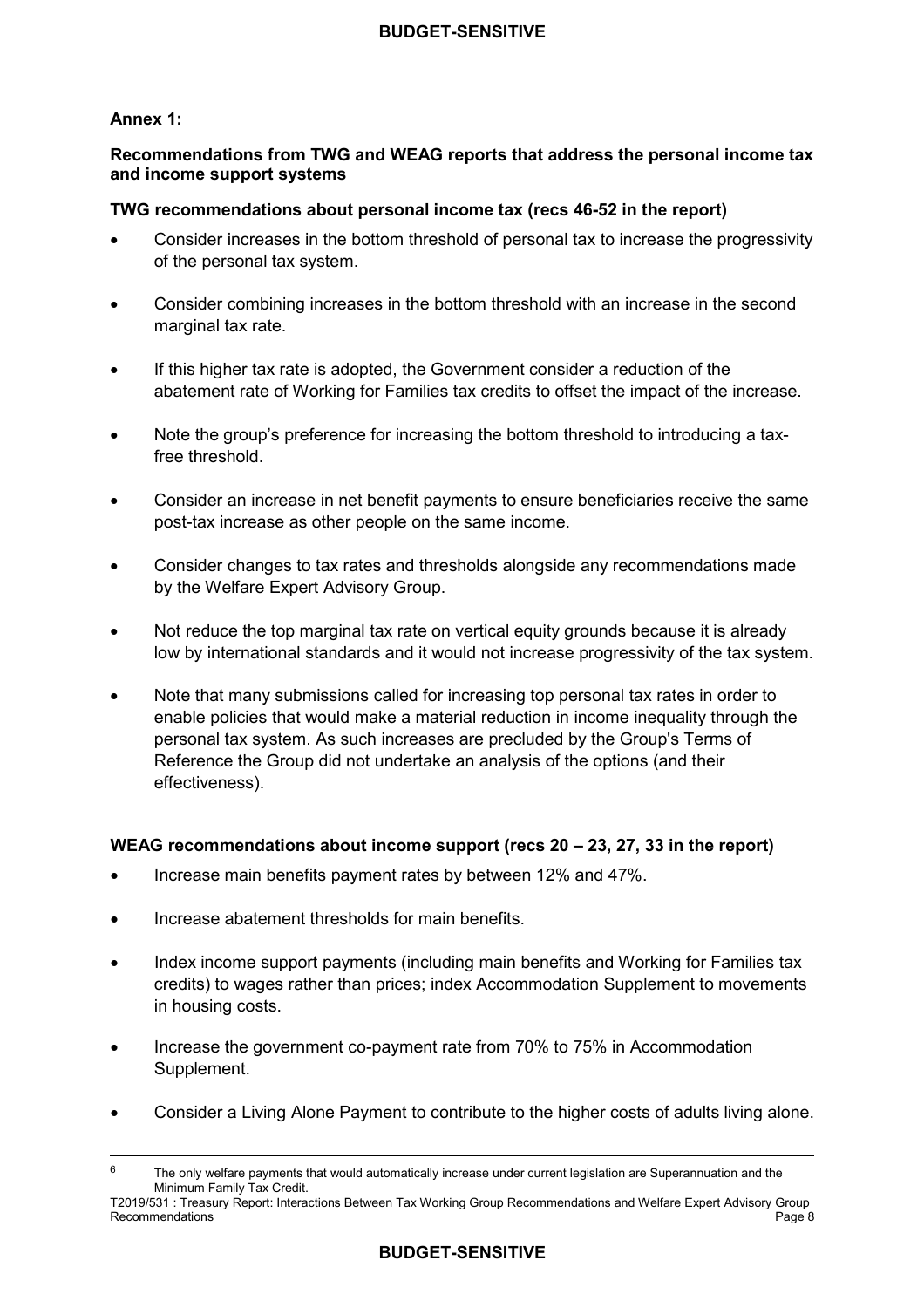- • Increase the rates of the Family Tax Credit and abate it more gradually for most families (i.e. at 10% from an annual family income of \$48,000 to \$65,000 and from 15% from \$65,000 to \$160,000), with higher abatement for high-income families (i.e. at 50% on family incomes over \$160,000).
- • Replace the In-Work Tax Credit, Minimum Family Tax Credit, and Independent Earner Tax Credit with a new Earned Income Tax Credit of up to \$50 per week (a work incentive tax credit that is more targeted to people on low and middle incomes, and is for people with and without children with a family-based income test).
- Make the Best Start Payment universal for all children under 3.
- Pass on child support to receiving carers.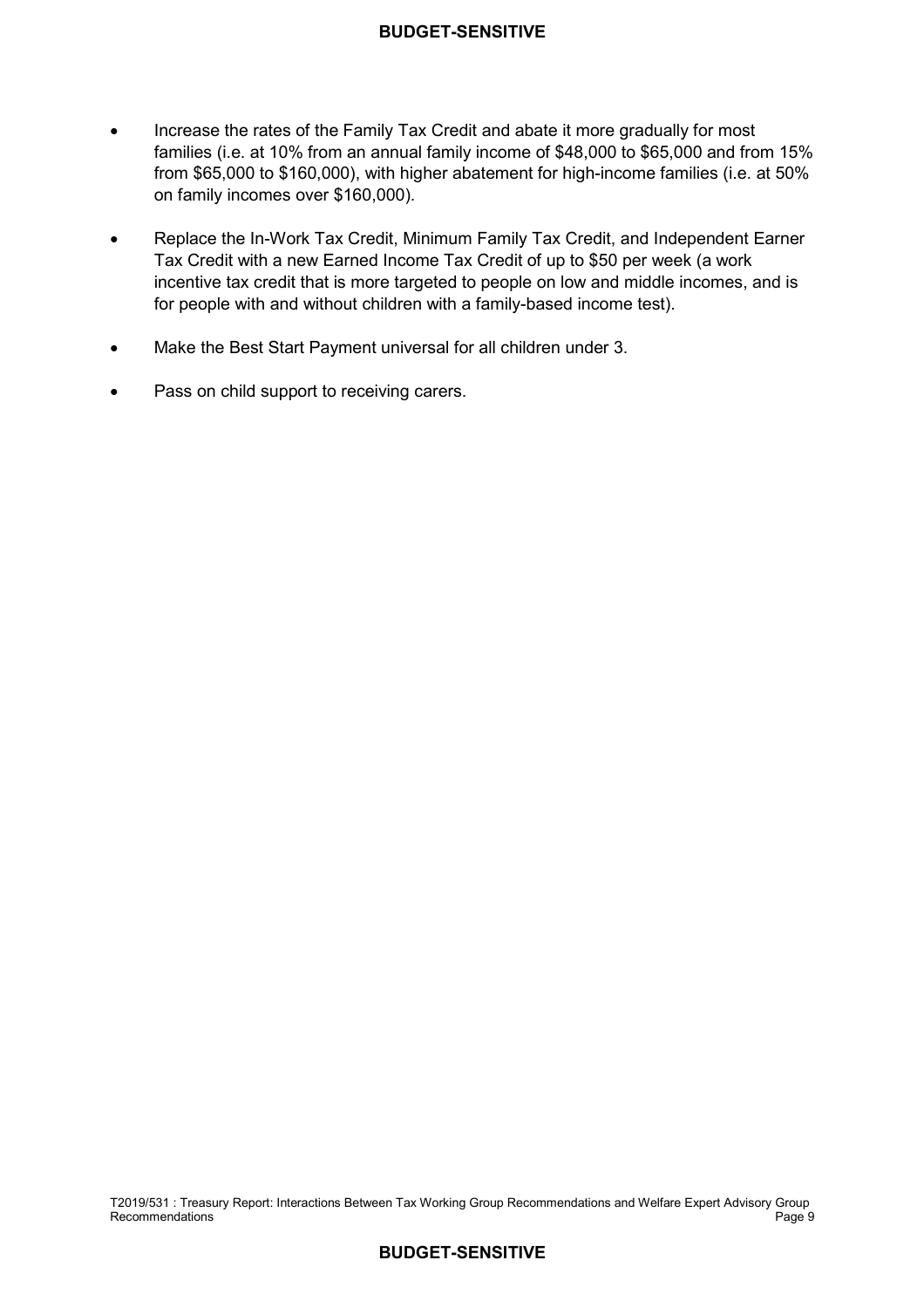## **Annex 2: Other areas of overlap between TWG and WEAG recommendations**

## **Debt**

*TWG* 

 • Establish a single Crown debt agency, to achieve economies of scale and more equitable outcomes across all Crown debtors.

## *WEAG*

- • Continue to prioritise a reduction in outstanding benefit debt through sustainable repayments, and minimise the creation of overpayments, including reviewing recoverable hardship assistance and current practice, to be more consistent with whakamana tāngata.
- • Align the regulations and practice around benefit debt so that it is treated in substantially the same way as Inland Revenue treats taxpayer debt.
- Instigate a cross-government approach to managing debt to government agencies.

## **Productivity**

*TWG* 

- • Recommended a broad extension of the taxation of capital gains, which would help improve the allocation of investment across the economy
- • Proposed reforming the treatment of black-hole expenditure, which would increase the neutrality of investment by improving incentives for innovation and risk-taking.
- • Recommended changing the loss-continuity rules to support the growth of innovative start-up firms.
- • Recommended that the Government consider restoring depreciation deductions for multi-unit residential, industrial and commercial buildings if there is an extension of the taxation of capital gains. This would help increase the neutrality of investment by reducing the tax cost of investing in buildings and building-owning businesses.
- • Recommended a number of measures to reduce compliance costs imposed by the tax system, particularly on small businesses.
- • Recommended a number of measures to support people saving for their retirement using KiwiSaver, including reducing the tax rate on income earned in KiwiSaver funds for low-income savers, increasing the Government contribution to people who are adding to their funds, and refunding the employer's superannuation contribution tax to low and middle income savers KiwiSaver funds.

## *WEAG*

- • Establish an effective employment service of the Ministry of Social Development so it is better able to assist people to obtain and keep good, sustainable work.
- • Revamp active labour market, labour market, employment and training policies across government to make them more coherent and effective.

 T2019/531 : Treasury Report: Interactions Between Tax Working Group Recommendations and Welfare Expert Advisory Group Recommendations Page 10